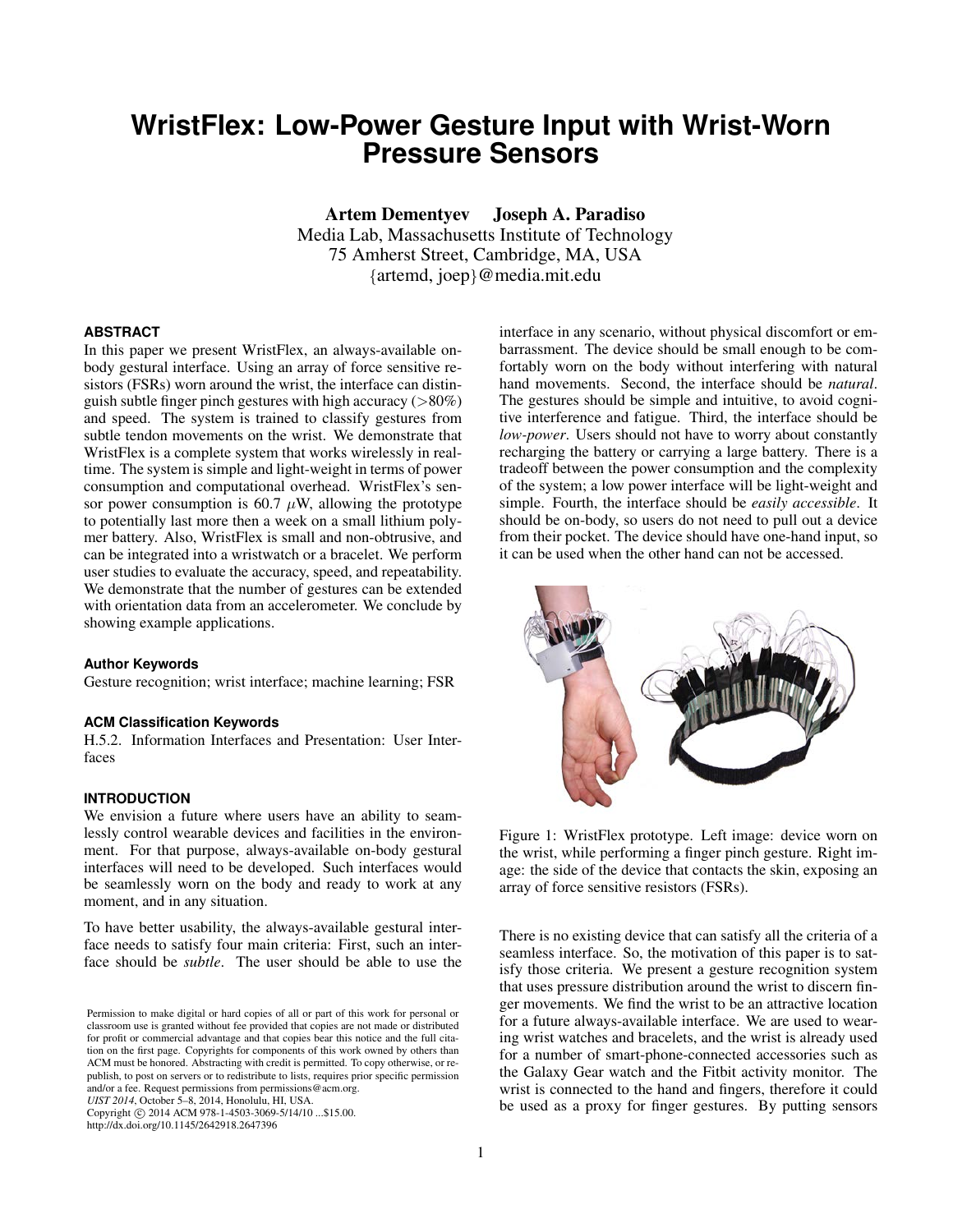on the wrist, your hand remains completely free for natural interactions.

The contributions of this paper are the following:

- 1. We present a novel, simple and low-cost gesture input system that can detect individual finger pinches from the pressure distribution around the wrist.
- 2. Using our wireless and real-time capable prototype, we perform user studies to assess its performance.
- 3. We optimize the power consumption of the device, so it can potentially last for a week on a single battery charge.
- 4. We explore broader interactions with the addition of an accelerometer and different usage scenarios.

# **RELATED WORK**

In this section we will review the literature on alwaysavailable on-body input methods. On-body machine vision systems use wearable cameras to detect gestures. For example, Digits uses a wrist-worn 3D infrared camera to recognize finger gestures [10]. Another system used a time-of-flight camera [16]. Camera-based systems can not satisfy all the criteria of an always-available gesture system because of fundamental limitations. Cameras suffer from line-of-sight occlusions and have large power consumption and heavy computation requirements. Furthermore, privacy concerns might prevent a vision based approach from being always available.

Inertial based systems use accelerometer and gyro sensors to discern gestures. Some systems use off-body sensors such as Nintendo Wii remote [15]. Other systems use on-body sensors such as a glove [12] or rings [3] with accelerometer. Inertial sensors are low-power but have caveats e.g., they have to be worn on the fingers to sense finger movement. Such complications can reduce dexterity of the hands, therefore limiting physical interactions.

Brain-computer and muscle-computer interfaces detect neuronal electrical potentials and map them to gestures. A number of research projects explored electromyography (EMG), where electrodes are placed below the elbow to detect hand gestures [14]. Recently, a commercial product named Myo appeared that uses EMG for gesture detection [11]. Myo might have problems detecting finer finger gestures, because it uses less sensitive dry electrodes. EMG systems require the user to wear a bulky array of electrodes below the elbow, so they cannot be integrated with a wristwatch or a bracelet. Furthermore, EMG requires a high data rate and extensive signal processing, therefore it has high power consumption.

Bio-acoustic methods include detecting taps on different places on the skin [8], tapping fingers on surfaces [1], and performing hand motions [4]. Those methods might have problems with external noise and mapping of intuitive gestures to specific inputs.

Previous research showed some success with muscle activity recognition using arm-worn pressure sensors [2]. However, we are not aware of any projects that explored finger gesture recognition from wrist-worn pressure sensors and developed a real-time system. Several projects focused on inferring finger and hand gestures from the wrist, and were inspirational for our work. Gesturewrist project looked at sensing capacitive changes around the wrist to detect gestures [13]. This method can be low power, but it was tested with two hand gestures, and did not distinguish individual finger movements. Similarly, another study placed photodiodes and infrared LEDs around the wrist to infer gestures from infrared reflectance [5]. This approach worked for classifying 8 hand gestures, but reflectance can be affected by sweat and dirt, and might not be energy efficient since it requires pulsing of high power infrared LEDs.



Figure 2: Sketch of the wrist cross section anatomy during two gestures. Individual FSRs are shown as green rectangles. The FSRs with the blue arrows are detecting higher pressures caused by the movements of tendons during a pinch gesture.

#### **PRINCIPLE OF OPERATION**

# **Pressure Sensing**

We used force sensitive resistors (FSRs) for sensing pressure. Specifically, we chose the FSR400 (Interlink Electronics), because of small size and off-the-shelf availability. It is made from two copper traces that contact a sheet of conductive polymer. The resistance of the polymer decreases when pressure is applied, thus changing the resistance between the two copper traces. When no pressure is applied the polymer acts as an insulator. We chose to use FSRs because they have low power consumption, do not need complex interfacing and signal processing, are inexpensive, and small enough to fit the wrist.



Figure 3: Differences in raw FSR readings at the wristband when pinching ring finger, and later pinky finger.

#### **Gesture Recognition**

The muscles that move the fingers and the hand are located mostly in the forearm. Fingers are connected through tendons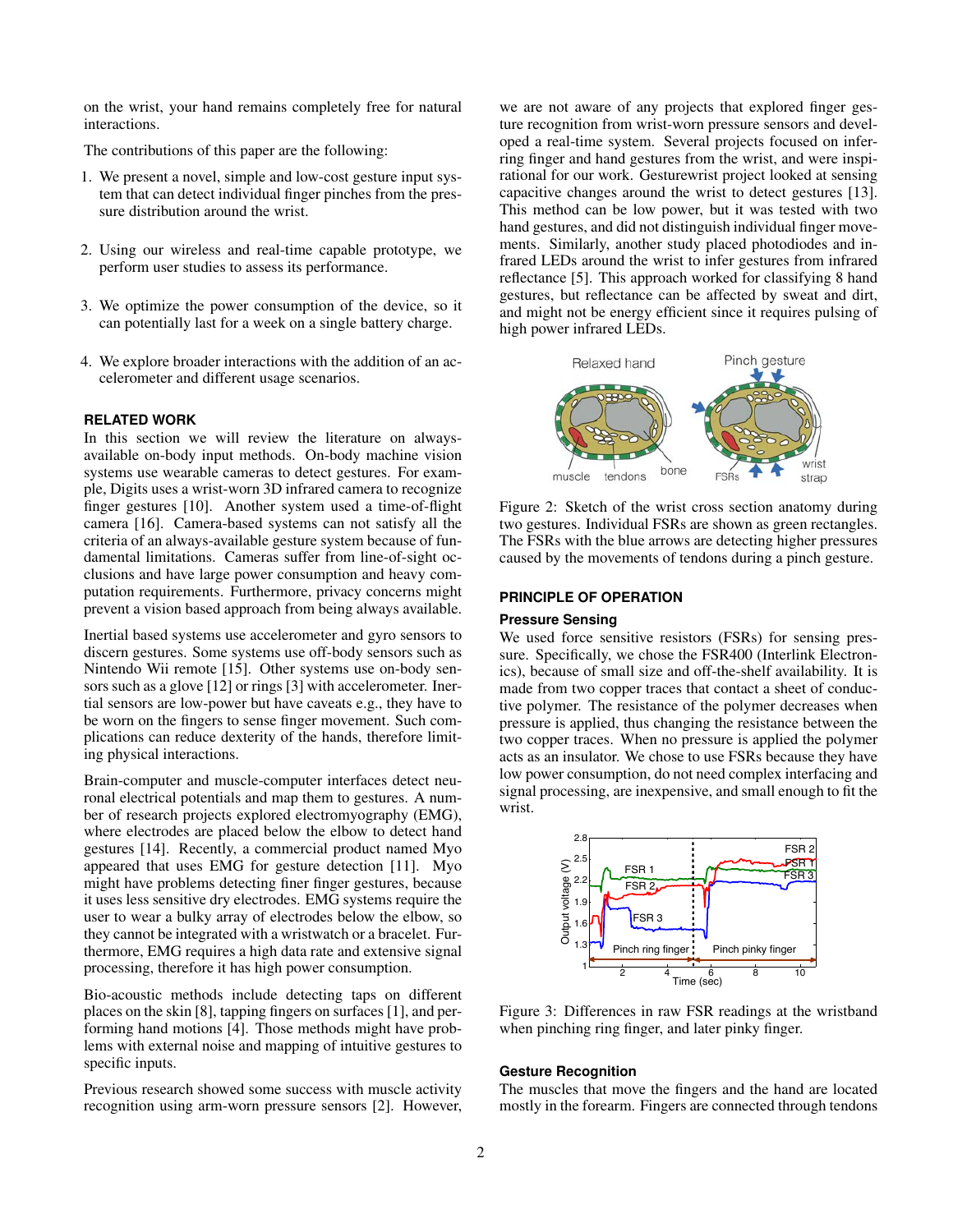to those muscles. As sketched in Figure 2, the movement of tendons on the wrist slightly changes the shape of the wrist. Those changes can be detected with an array of pressure sensors. There is a unique pressure signature for each gesture. For example, Figure 3 shows raw data from three pressure sensors on the wrist when first pinching thumb and ring finger, and later thumb and pinky. These pressure distributions can be learned and used to classify new gestures. We pose this as a supervised machine learning task.



Figure 4: System diagram, showing sampling of FSR 1. The parts in red show the active circuit. This circuit can be simplified into a voltage divider, as shown in the right top corner. The gray rectangle is the multiplexer, showing 3 of 15 FSRs.

# **PROTOTYPE DESIGN**

## **Hardware**

As shown in Figure 1, we constructed a prototype that can be worn on the wrist. We made a custom Velcro wrist-strap to hold pressure sensors in place and to provide a tight contact between the pressure sensors and the wrist. As shown in Figure 5, a custom circuit board was made to fit the electronics.

An ATmega328 (Atmel) microcontroller was used to sample pressure sensors. The samples were transmitted to a laptop using a Bluetooth module (RN-42 Roving Networks). To allow real-time feedback to the user, data was sent at a 30 Hz rate. A 110 mAh lithium polymer battery was used for power. For more functionality, a 3-axis accelerometer ADXL335 (Analog Devices) was added.

We used 15 FSRs to densely cover as much of the circumference of a wrist as possible. As seen in Figure 4, FSR sensors were selected via a 16 to 1 multiplexer (CD74HC4067, Texas Instruments). The system is scalable to more or fewer sensors; they are read sequentially, so only one sensor is electrically connected at a time. Once active, the sensor became part of the voltage divider with a 180 KOhm resistor. Using one voltage divider for all sensors reduced power consumption by 15 times. The microcontroller's analog-to-digital converter (ADC) was connected to the output of the voltage divider.

We found that a 180 kOhm resistor provides enough range to sense gestures, while minimizing energy consumption. With a smaller resistors the range is bigger, but energy consumption is higher. An op-amp circuit should be added between the voltage divider and the ADC if using high sampling rate and a dynamic adjustment of the sensor's gain and range.

It was important to avoid mechanical strain and twisting of FSRs, since that can cause false pressure readings. We used long and flexible wires for connecting the sensors to provide strain relief. Also, we used wireless communications and a battery to avoid external communications and power cables.



Figure 5: Circuit board: front and back. A U.S. Quarter is added for size comparison.

### **Machine Learning and Software**

A Support Vector Machine (SVM) with a polynomial kernel was used for training and classification. We used Sequential Minimal Optimization (SMO) from the WEKA library [7], which is an optimized version of SVM. Instantaneous pressure readings were used as features. To exclude redundant and irrelevant sensors, correlation feature selection (CFS) was used. The classifier ran in real-time at 30 Hz. In this paper, the classifier ran on a laptop, but it can be adapted to a mobile device such as an Android phone.

As indicated in pilot studies, linear classification algorithms such as linear SVM and linear regression had low accuracy (about 30 to 50%) due to nonlinear output of FSRs and the voltage divider. A non-linear classifier, such as the polynomial SVM used here, was able to fit data better.

## **EVALUATION OF FINGER PINCH GESTURES**

#### **Setup**

We recruited 10 participants (4 female, 6 male) to test 5 gestures. Ages ranged from 25 to 30 (mean: 27). As shown in Figure 6, gestures 1 to 4 involved pinching the thumb and one of the other fingers. Gesture 5 was hand in a relaxed position.

We picked this gesture set because pinching two fingers is subtle and involves only minor hand movements, hence the gesture set does not fatigue the user's hand. Also, pinch gestures are not socially obtrusive, they can be performed with hand-at-side, without drawing attention, and the finger pinch gestures are difficult to distinguish by other techniques such as EMG and vision-based techniques. We picked five gestures for this experiment, because it becomes difficult for the user to remember more. In the later section, we show how to increase the number of gestures.

Initially, each gesture was trained 3 times. To capture some pressure variations, each gesture was sampled 20 times for 2 sec interval. The training time was about 1 minute. After training, the participant was asked to practice gestures for about 2 minute to familiarize themselves with the system.

For the evaluation, participants were asked to do specific gestures from on-screen instructions. Each gesture was done 12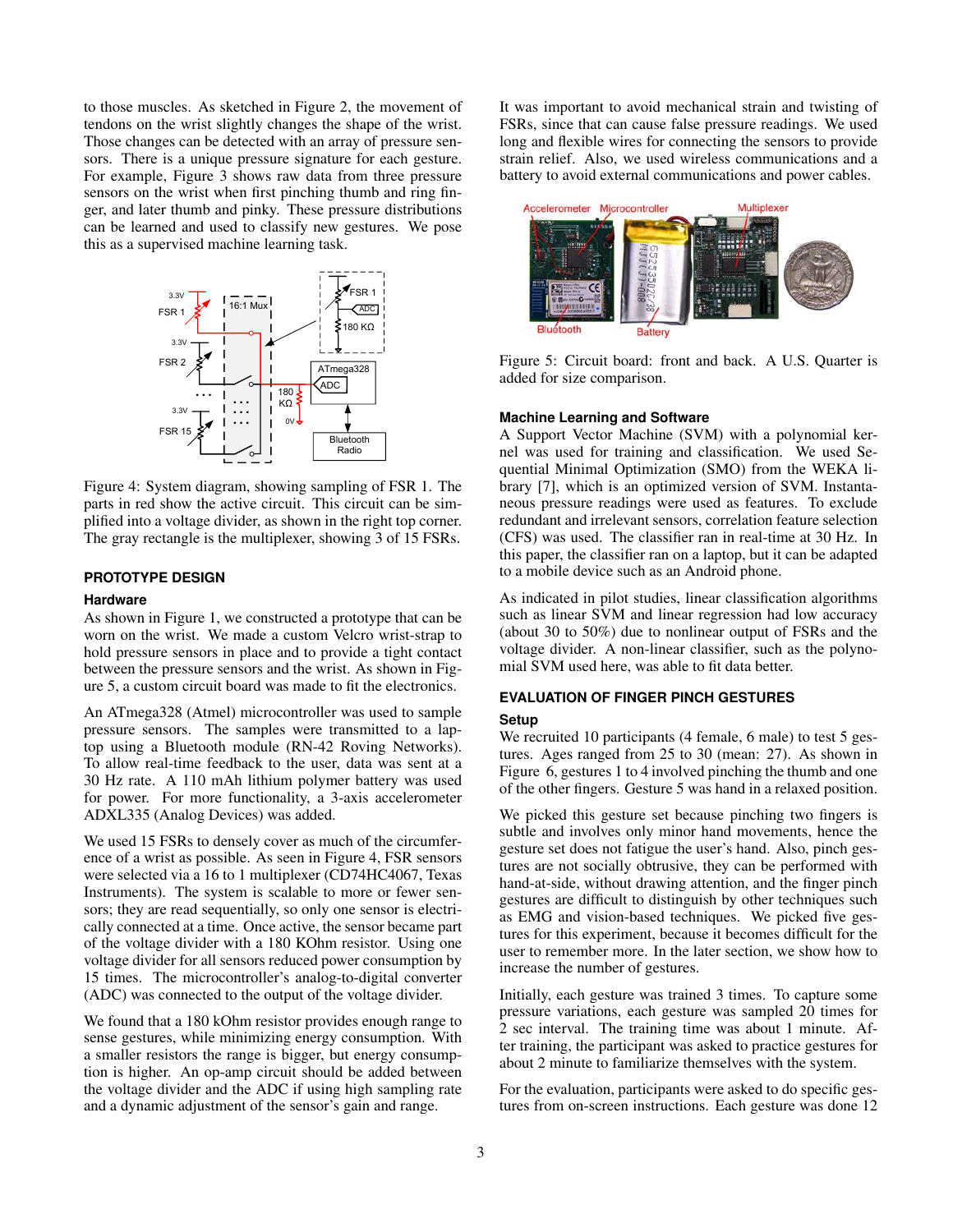times, for a total of 60 gestures. Participants had to do each gesture for a 5-second period to make sure there was enough time to read and follow directions. The gestures were presented in a randomized order. Real-time feedback was provided for the first 30 gestures; the computer displayed what gesture it classified. No feedback was given for the last 30 gestures. The evaluation was done on the last 10 pressure readings in each 5 second period, which equates to an approximately 300 millisecond window.



Figure 6: Gestures 1 to 5 were used in the finger-pinch experiment. Gesture 6 was used as a wake-up gesture.

#### **Results and Discussion**

*Accuracy:* Accuracy is defined as the number of correctly classified samples divided by the total number of samples. The accuracy due to chance was 20%. Off-line accuracy was computed using 10-fold cross-validation of the evaluation data. The mean accuracy across all participants was 96.3% (SD: *±*2.7%). Cross-validation represents the upper bound of accuracy. Also, we computed accuracy using the initial training data only, which reflects the real-time performance of the system. In this case, the accuracy was 80.5% (SD: *±*8.7%). With no feedback accuracy decreased to 69.3% when using training data, and remained the same with crossvalidation (96.3%). As seen in Figure 8, misclassification occurred most often in the index finger pinch, likely because tendons connected to the index finger were not fully covered by the sensors. As shown shown in Figure 7, that area was covered by the band's fastening strap. The relaxed hand position and pinky pinch was rarely misclassified.

*Sensor contributions:* Correlation feature selection showed that the number of relevant FSR sensors varied from 4 to 11 (mean: 7.1). As shown in Figure 7, sensors on top of the wrist were more relevant than on the bottom; tendons on the top are near the skin, while tendons on the bottom are bundled together and are deeper. Also, sensors located near muscles were relevant, thus likely contributed to high classification rate of pinky pinch.

*Pinch force:* The force between fingers during pinch gestures was measured to be between 20 and 169 grams. The measurement was done by calibrated FSR located between the two fingertips. We were concerned that wearing the system can cause discomfort, since FSRs need to be in tight contact with the skin, but none of the participants reported discomfort during the short studies. But, sweating under the band could be uncomfortable during prolonged wear (*>*2hours).



10 ber of times particular FSR was selected as a feature by CFS. Figure 7: Cross section of the wrist. FSRs are shown in their approximate locations, with heights proportional to the num-

*Speed:* An important consideration is how fast gestures can be performed. In practice gestures could be performed faster than the allocated 5 seconds. It took a mean of 1.60 sec (SD: *±*0.28 sec) to classify a new gesture from the time the command to do the gesture was given to stable classification of gesture by the real-time classifier. The main limitation is the settling time of FSRs, because movements between gestures create large pressure variations that are picked up by FSRs.

*Reproducibility:* The user should be able to remove the device from the wrist and put it back, without the need to retrain the classifier. We tested reproducibility by removing and putting the device back 3 times for 3 participants, and performing finger pinch experiment during each trial. Participant was provided with immediate feedback. The same initial training data was used in 3 trials. Mean accuracy decreased as trials progressed: 83.2%, 73.3%, and lastly 67.5%. Our results show the low end of accuracy as there was no guidance or calibration mechanisms. Also, applying consistent tightness using Velco strap was especially problematic. The decrease of accuracy was mostly due to completely losing 1 or 2 gestures; as the training data was too rigid to account for tightness. With a calibration mechanics and an automated way to guide sensor placement, no retraining should be needed.



Figure 8: Finger-pinch experiment results. Left: confusion matrix for accuracies using training data. Right: accuracy using training data and cross-validation.

# **ADDITIONAL GESTURES WITH ACCELEROMETER**

The same set of gestures could be identified differently by rotating the hand. In this experiment by using two different hand orientations, we increase the number of gestures from 5 to 10. The advantage of an accelerometer is low power; it adds only  $72.6\mu$ W to the system's power consumption.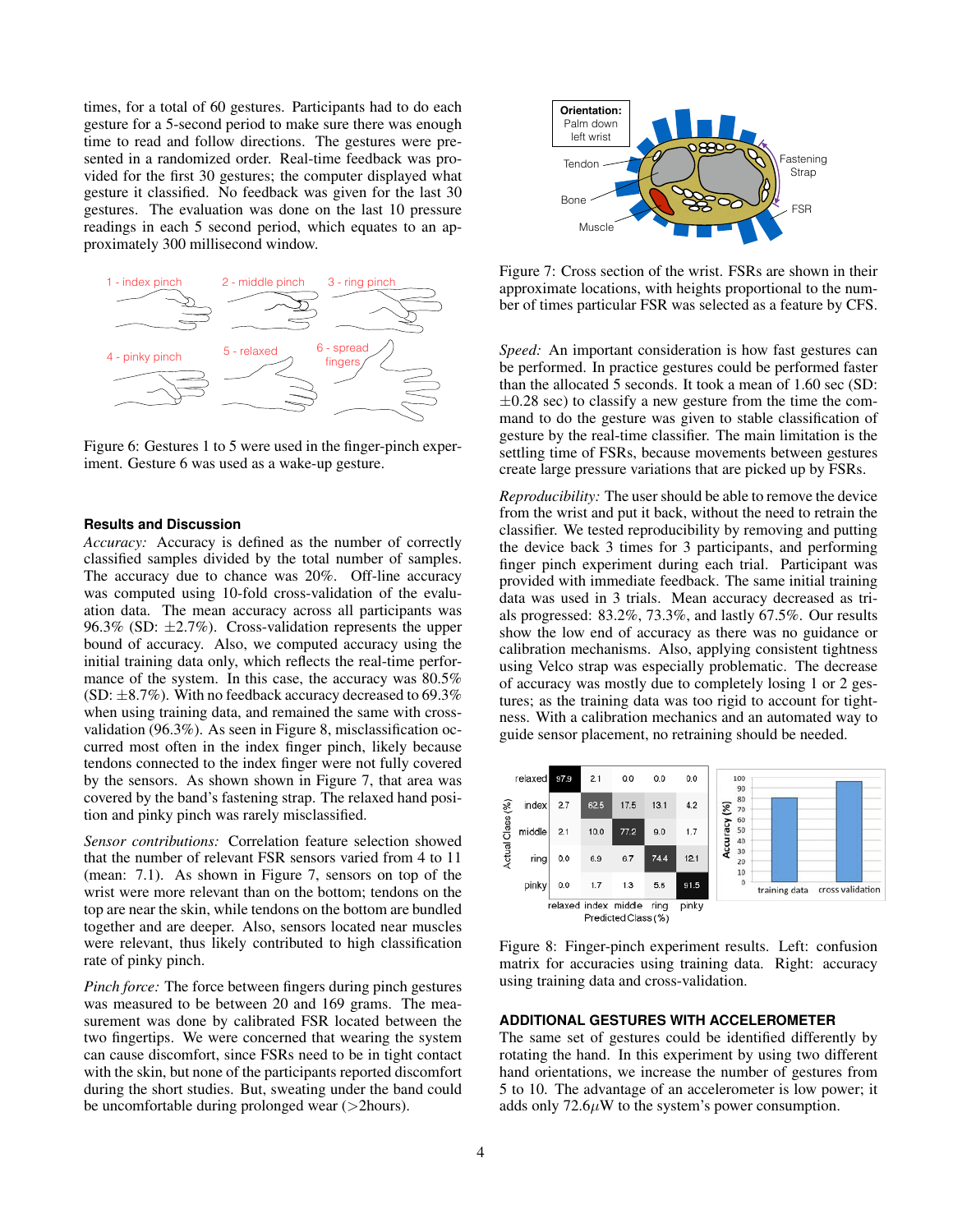We created an assembly of three SVM classifiers: one for the accelerometer and two for the pressure. The accelerometer classifier used 3 features: accelerations in the X, Y, and Z axis. The pressure classifier was the same as before. Based on the orientation (accelerometer) classifier, one of the two pressure classifiers is activated. We used 3 separate classifiers to avoid the problem of uneven feature sizes: accelerometer had only 3 features, while pressure has up to 15 features.

We recruited 3 participants (1 female, 2 males, age 27-30) for the experiment. A set of 10 gestures was tested. We used the same pinch gestures as before. One set was performed with palm facing the hip, so the palm is parallel to the hip. In the second set the hand was rotated 45 degrees, to be perpendicular to the hip. Each gesture was performed 12 times. Feedback was provided. The accuracy with 10 fold cross-validation was 94.4% (SD: *±* 13.14%), and 73.9%  $(SD: \pm 17.5\%)$  when using training data only. Accuracy due to chance was 10 %.

#### **LOW POWER OPERATION**

Power consumption is an important parameter for on-body and always-available devices. Lower power consumption allows for smaller size and longer operation. Because of the multiplexer, only one FSR is active at any moment. As a result, the voltage divider consumes  $60.4\mu$ W in a worst case scenario, when the FSR resistance is zero. The multiplexer consumes a maximum of  $0.33\mu$ W. Therefore, the total power consumption of analog circuitry and sensors is  $60.7\mu$ W. In comparison, in a state-of-the-art wrist-worn camera-based gesture system [10] the camera itself consumes 60mW, which is at least 3 orders of magnitude higher.

Increasing microcontroller clock speed greatly increases the power consumption. We run the clock at a low speed of 1 MHz, which is sufficient here, because the microcontroller does not need to do any math operations such as filtering. It is only used to sample and send the data. This shows how a light-weight sensing system can save energy. At that speed, microcontroller consumes 2.9mW. The Bluetooth module is the most energy intensive part, requiring a transmission rate of 30 Hz for a real-time operation. At that rate, the Bluetooth consumes 93.1mW. The total power consumption of 96.0mW, allows for 4 hours of continuous wireless operation. A lighter-weight radio (e.g., Bluetooth Low Energy) could reduce the power consumption further.

In a real-world application, the device would be used only occasionally, and should be asleep most of the time. We used a spread-finger gesture, shown in Figure 6, to wake up the device. Once awake, the device will operate continuously and transmit data through the Bluetooth. If no new gestures are detected the device will go back to sleep. During sleep, the system wakes up every 2 seconds to check the pressure readings, and decide to continue sleep or to wake up. The classification of the wake up gesture is done locally on the microcontroller, so data is not send to a laptop for processing. The total energy consumption during sleep mode is  $185.0\mu$ W. If the device is used for 30 minutes a day, the operation time could be increased to 7 days.

## **FALSE POSITIVES**

If the interface is worn in everyday life, it will be important to avoid false positives; accidental recognition of gestures. Besides reducing energy consumption, wake up gesture has a purpose of unlocking the device; the device would only work once intentionally unlocked. The wake up gesture has higher mean FSR value, than all gestures and hand movements we tested. The wake up gesture was tested during the fingerpinch experiment, and could be detected with a 100% accuracy by thresholding of mean value of all FSRs. Also, as previously proposed in [4], a possible way to prevent false positives is to activate gestures only in specific hand orientation, such as when hand is pointing down.



Figure 9: Example applications. Left: controlling two redgreen-blue (RGB) lamps. Right: controlling bicycle lights.

# **EXAMPLE APPLICATIONS AND GESTURE SPACE**

To illustrate the real-time performance and to understand the gesture space we developed two applications. The applications are shown in Figure 9, and in the accompanying video.

1. Remote controller application: The 4 pinch gestures can be used as 4 virtual buttons for interaction with external devices, such as a phone or an appliance. Running on the top of the classifier, we developed software that translates finger pinch gestures into button presses. To settle pressure variability, software outputs a button press only if the classifier outputs 10 same gestures in a row. We developed an application to address and control two RGB lamps. The activation gesture is used to connect to the lamps. Using the index and the middle finger pinch gestures, the user cycles and selects which lamp to modify. The selected lamp provides feedback by flashing, and final selection is confirmed with the pinky pinch. Once selected, 3 pinch gestures are used to switch between red, green or blue colors. Finally, with a pinky pinch, the function of the buttons changes and pinches adjust the brightness and turn on/off the lamp.

2. Context awareness app: The system can be trained to detect natural gestures (e.g, hand postures during actions), and infer context. We developed an application for bicycle riders, where wearable lights are controlled by the device. Such app as can enhance safety for riders at night by dynamically controlling the lights. When the rider's hand engages the break handle, the stop light turns on. Also, when the user is gripping handlebars, the lights turn on automatically. Finally, left or right blinkers can be turned on by lifting the middle or pinky fingers.

2. Continuous gestures: As our explorations indicate, the device can track the rotations of the hand. This could provide a 2D input similar to a computer mouse. Also, in the